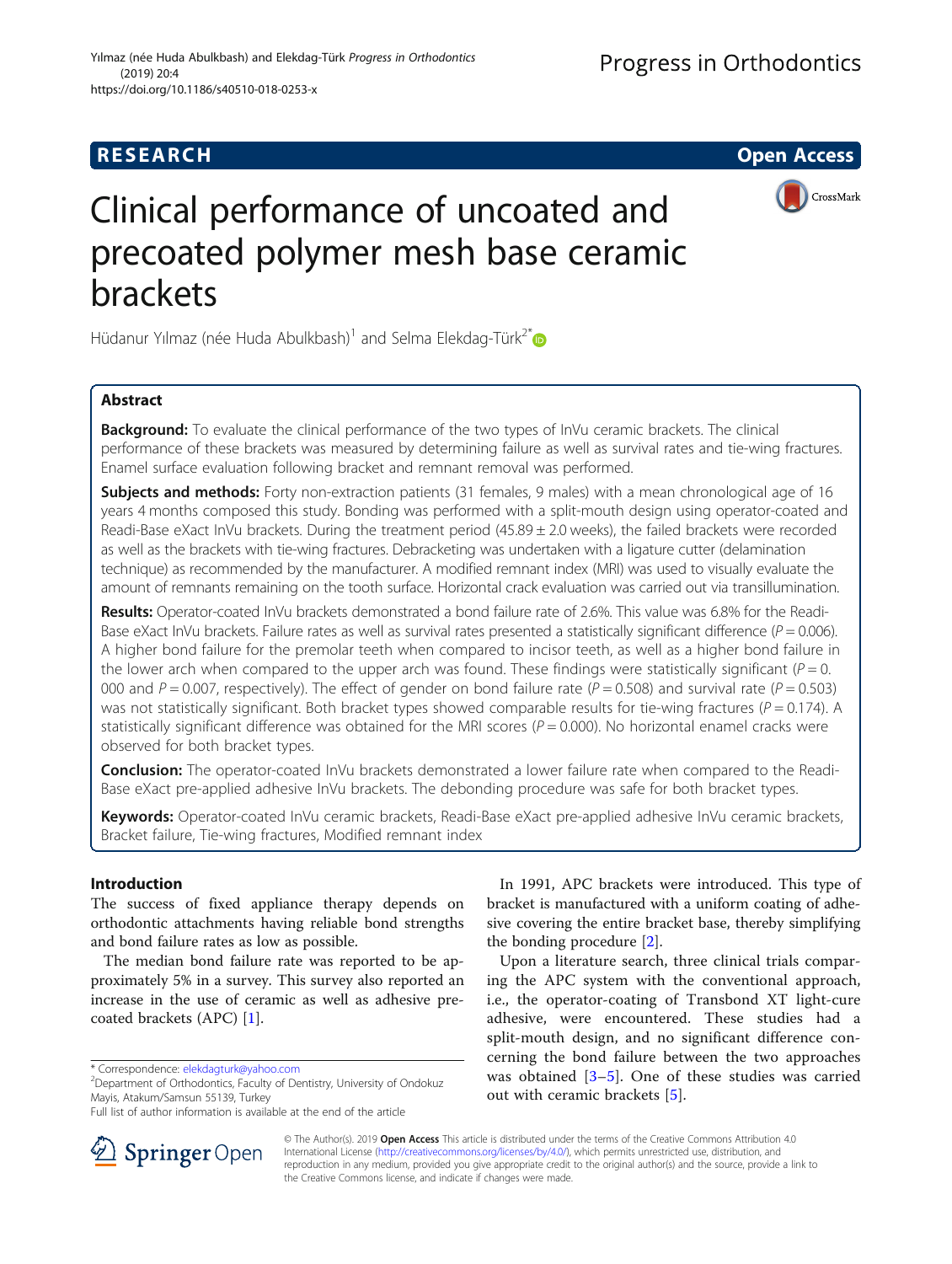<span id="page-1-0"></span>Kula et al. [[3\]](#page-7-0) concluded that both approaches were equally effective. It was pointed out that the stainless steel brackets were placed by relatively inexperienced operators. A bond failure of 7.5% for an observation period of 12 months was reported.

The results of Wong and Power [[4\]](#page-7-0) also showed that both approaches were equally effective. Here, the stainless steel brackets were placed by one operator. An overall bond failure rate of 7.37% was reported. Each subject was monitored for 6 months.

The study by Verstrynge et al. [[5\]](#page-7-0) reported no bond failures for both approaches. This study was performed with polycrystalline, true-twin ceramic brackets with a micro-mechanical retention mechanism. During treatment, only one tie-wing fractured in the APC group. The authors concluded that this tie-wing fracture was most likely due to tieing a metal ligature too strongly.

In August 2013, InVu ceramic brackets (TP Orthodontics Inc., La Porte, IN, USA) with Readi-Base eXact pre-applied adhesive were introduced. The adhesive application is in an X-shape on the bracket base. The manufacturer claims that superior bond strength with minimal flash clean up around the bracket base is made possible with this X-shape adhesive design  $[6]$  $[6]$  $[6]$ .

The InVu bracket is an injection-molded polycrystalline ceramic bracket incorporating a flexible polymer mesh base. The manufacturer states that the InVu brackets ensure a safe debracketing process [\[7](#page-7-0)].

To date, no in vivo studies assessing the debracketing characteristics of the InVu ceramic bracket exist; however, three in vitro studies are present  $[8-10]$  $[8-10]$  $[8-10]$  $[8-10]$  $[8-10]$ . These in vitro studies concluded that the InVu bracket preserves the original enamel surface after debracketing.

The specific objectives of this study were as follows:

- 1. To determine bond failures and survival rates of the InVu brackets (operator-coated InVu versus precoated InVu brackets).
- 2. To record the number of tie-wing fractures.
- 3. To record the amount of the remnants (i.e., adhesive and polymer mesh base) left on the enamel surface after debracketing.

4. To evaluate the integrity of the enamel surface following remnant removal.

## Subjects and methods

Ethical approval for this clinical study evaluating bracket failure (bond failure as well as tie-wing fracture) and debonding characteristics of pre-applied light cure adhesive-polymer mesh base ceramic brackets (Readi-Base eXact ceramic brackets, TP Orthodontics, Inc., La Porte, IN, USA) versus uncoated polymer mesh base ceramic brackets (InVu ceramic brackets, TP Orthodontics, Inc.) was obtained from the Research Ethics Committee at the University of Ondokuz Mayis. This study was carried out in the Department of Orthodontics, Faculty of Dentistry, University of Ondokuz Mayis. One operator was responsible for the treatment of the patients, recording of bond failures and recording of tie-wing fractures, remnant, and crack evaluations.

The sample size was estimated by G\*Power (version 3.1.9.2)  $\begin{bmatrix} 11 \end{bmatrix}$  according to a previous study  $\begin{bmatrix} 12 \end{bmatrix}$  on bracket failure rate (80% power, 5% significance level; two-tailed). To observe a 1.0% difference for the failure rate, a minimum sample size of 269 brackets for each intervention was required for the detection of a significant difference between intervention A and intervention B (Fig. 1). The sample size was increased to 40 patients (400 brackets for each intervention) to account for possible drop-outs.

The eligibility criteria for the patients were as follows:

- Non-extraction patients with a class I molar relationship.<br>• Absence of severe rotations Severe rotations would
- Absence of severe rotations. Severe rotations would have prevented bracket placement or correct bracket placement at first appointment.
- A normal overbite value.
- Presence of all teeth with intact buccal enamel.
- Absence of pretreatment of teeth with any chemical agents.
- Absence of horizontal enamel cracks.

The presence of horizontal enamel cracks was identified with the help of a portable dental transilluminator (DiscoverLight LED, Burstein, Enterprises Inc., Canada).

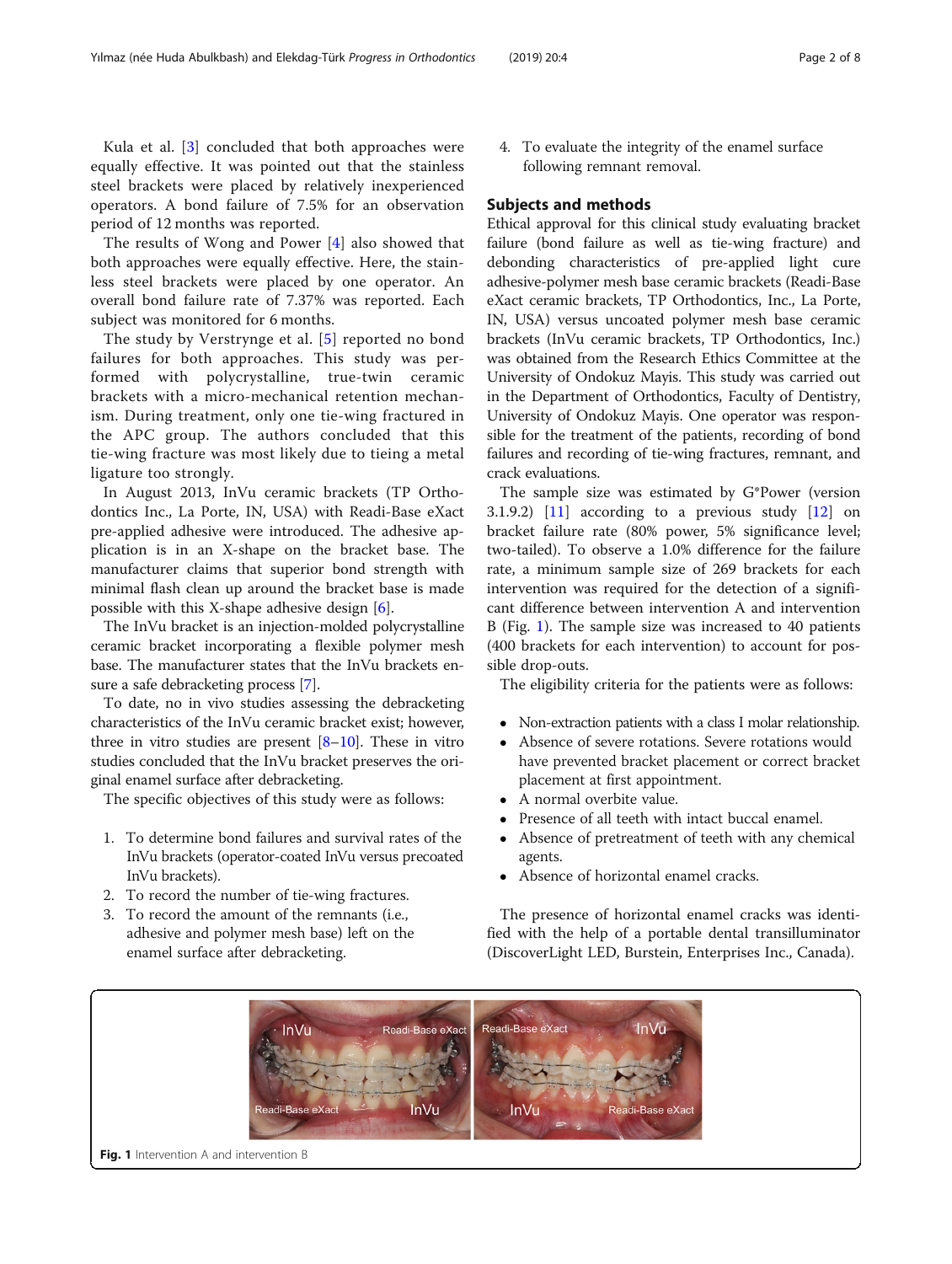Due to unexpected family relocation, the number of participants dropped down to 38 (1 patient from each intervention) shortly after the beginning of this study. The details of the sample size, mean age, and patient distribution by gender, age, and tooth type are presented in Table 1.

Before the beginning of treatment study models, panoramic X-rays, photographs, and consent forms signed by patients and parents (if necessary) were obtained.

The 40 patients were randomly distributed into inter-vention A and intervention B (Fig. [1\)](#page-1-0) with a computergenerated list.

Prior to the bonding procedure, all teeth were polished with a fluoride-free pumice with rubber cups. The teeth were etched with 37% phosphoric etchant liquid gel (3 M Unitek, Monrovia, Cal) for 30 s, rinsed, and dried until the buccal surfaces of the etched teeth appeared chalky white in color. After etching, a thin coat of Transbond XT primer (3 M Unitek) was applied onto the etched enamel. The Readi-Base eXact InVu brackets were pressed onto the appropriate tooth.

Table 1 Sample characteristics

|                                           | Number | Percentage |
|-------------------------------------------|--------|------------|
| Number of total patients                  | 38     |            |
| Distribution of patients by gender        |        |            |
| Female                                    | 30     | 78.94      |
| Male                                      | 8      | 21.05      |
| Distribution of patients by age           |        |            |
| $12 - 13$                                 | 6      | 15.80      |
| $14 - 15$                                 | 12     | 31.60      |
| $16 - 18$                                 | 9      | 23.70      |
| >18                                       | 11     | 28.90      |
| Mean age                                  |        |            |
| 16 years and 4 months                     |        |            |
| Number of brackets                        | 760    |            |
| Distribution of brackets by adhesive type |        |            |
| Operator-coated InVu                      | 380    | 50.00      |
| Readi-Base eXact InVu                     | 380    | 50.00      |
| Distribution of brackets by gender        |        |            |
| Female                                    | 580    | 76.32      |
| Male                                      | 180    | 23.68      |
| Distribution of brackets by dental arch   |        |            |
| Upper arch                                | 380    | 50.00      |
| I ower arch                               | 380    | 50.00      |
| Distribution of brackets by tooth type    |        |            |
| Incisor                                   | 300    | 39.50      |
| Canine                                    | 152    | 21.00      |
| Premolar                                  | 300    | 39.50      |

Excess adhesive flash (EAF) was removed with an explorer. Light-curing was performed directly through the labial surface for 30 s as recommended by the manufacturer. A brand new, visible light-curing unit (Led.G, Guilin Woodpecker Medical Instrument Co., Ltd., Guangxi, China) with an output power of 850–1000 milliwatts/square centimeter  $(mW/cm<sup>2</sup>)$  was used.

The InVu brackets were bonded with Transbond XT adhesive (3 M Unitek) in the contralateral quadrants. EAF was removed, and light-curing was performed. Each adhesive was highly filled according to the companies.

A thin layer of cement (Transbond Plus Light Cure Band Adhesive, 3 M Unitek) was placed on the occlusal surfaces of the lower first molars to hinder potential occlusal interferences.

Treatment was started with 0.014 in. HANT (heat-activated nickel titanium) archwires. The 0.022-in. slot McLaughlin Bennett Trevisi (MBT) prescription was used. Fixed orthodontic appliance care was explained to patients and parents (if necessary). The patients were instructed to check for loose brackets or bracket fractures on a daily basis. If bond failure or a tie-wing fracture occurred, they were asked to immediately contact and visit the orthodontist.

The course of active orthodontic treatment ranged between 10 and 12 months. Only elastic ligatures were used. The patients were controlled every 4 weeks. Brackets with bond failures and brackets with tie-wing fractures were replaced with metal brackets. Patients were informed about this procedure before the beginning of treatment.

At the end of treatment the ceramic brackets were debonded according to the manufacturer's instructions. After placing a sharp ligature cutter as close as possible to the enamel surface, the ligature cutter was squeezed mesio-distally (delamination technique). The archwire was left ligated during the debonding procedure to prevent the "popping-off" of the brackets. The ligature cutters were sharpened for every patient, as the plier blades lose their sharpness.

The amount of remnants remaining on the tooth were visually evaluated according to a modification of the original adhesive remnant index (ARI) [[13\]](#page-7-0). This modified index, the modified remnant index (MRI), had the following scores: 0, no adhesive left on the tooth; 1, less than half of the adhesive left on the tooth; 2, more than half of the adhesive left on the tooth; 3, all adhesive left on the tooth, with a distinct impression of the bracket mesh base; 4, all adhesive including part of the polymer mesh base left on the tooth; 5, all adhesive including all of the polymer mesh base left on the tooth.

The remnants were removed from the enamel surface with a 12-fluted tapered tungsten carbide bur (Hager and Meisinger GmbH Neuss, Germany) in a slow speed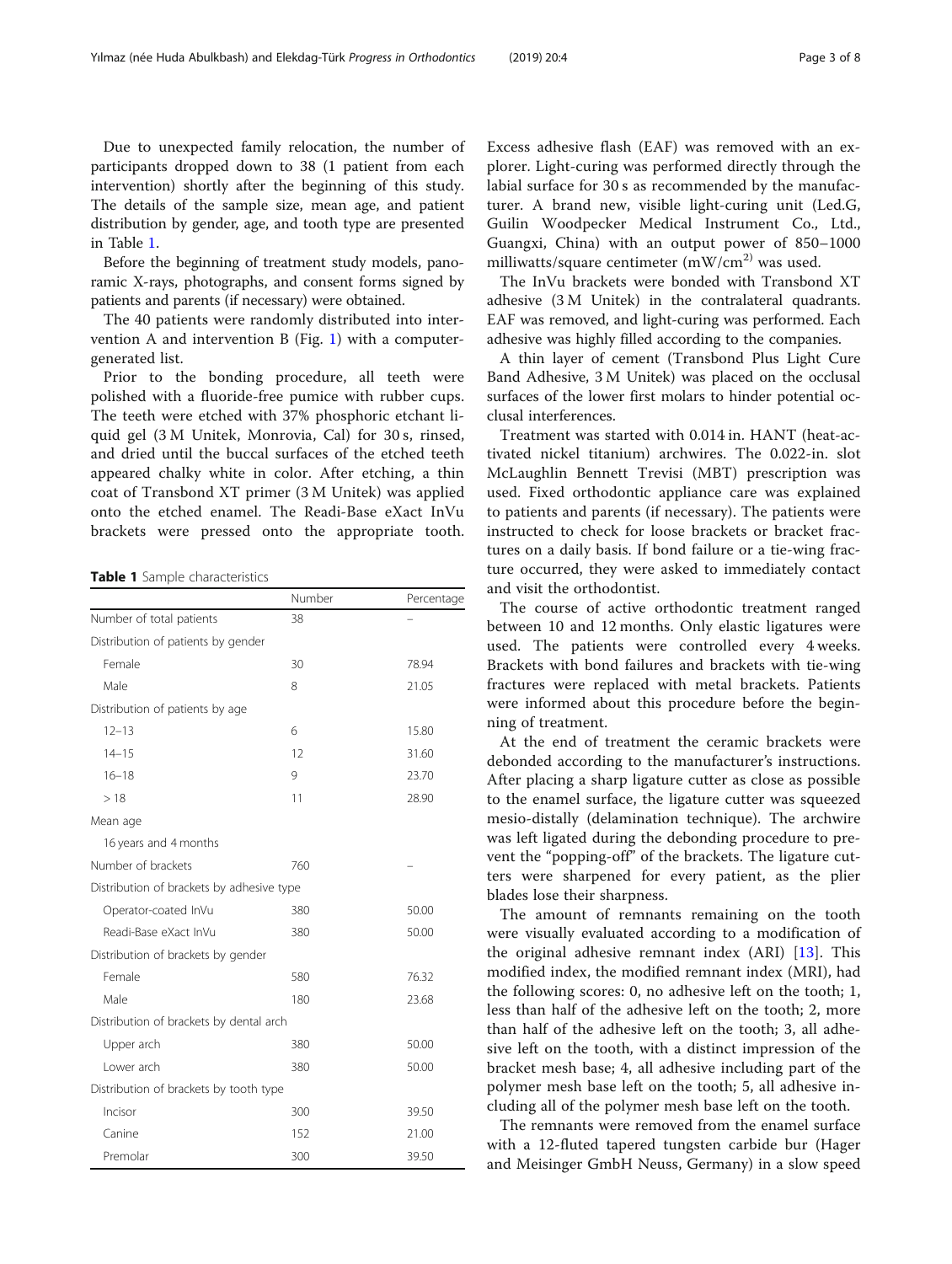handpiece with a speed of 25,000 rpm. From time to time a water spray was used to prevent dust formation. Each tooth was then reevaluated for horizontal cracks with the portable dental transilluminator (Discover-Light LED, Burstein, Enterprises Inc., Canada).

At the completion of treatment, orthodontic study models, panoramic X-rays, intra-oral, and extra-oral photographs were taken. The retention appliances were placed.

# Statistical analyses

Bond failure rates were determined for each bracket, dental arch, type of tooth (incisor, canine, and premolar), and patients' gender. The chi-square test was used to compare the failure rates ( $P < 0.05$ ).

The survival rates of the brackets were estimated with the Kaplan-Meier test. Bracket survival distributions with respect to bracket, dental arch, and type of tooth (incisor, canine, and premolar) as well as patients' gender were compared using the log-rank test ( $P < 0.05$ ).

The differences in MRI scores between the failed brackets during treatment were determined with the chi-square analysis  $(P < 0.05)$ . Likewise, the chi-square analysis was used to determine the significant differences for the MRI scores between the brackets after the debonding procedure  $(P < 0.05)$ .

Furthermore, the chi-square analysis was used to find out the significant differences of the wing fractures between the brackets  $(P < 0.05)$ .

Horizontal cracks could not be subjected to a statistical analysis, since no horizontal cracks were detected at the end of treatment, i.e., following debonding.

# Results

During the observation period  $(45.89 \pm 2.0 \text{ weeks})$ , a total of 36 brackets failed: 10 (2.6%) for the InVu brackets and 26 (6.8%) for the Readi-Base eXact InVu brackets (Table 2). A significant difference between the failure rates ( $\chi^2$  = 7.465; P = 0.006) was obtained. The bracket survival curves were plotted with the Kaplan-Meier estimate for the observation period (Fig. [2\)](#page-4-0).

The bracket type demonstrated a significant influence on the bracket survival rates ( $P = 0.006$ ). The probabilities of having bonded brackets still in place at the end of the observation period were 0.974 and 0.932 for the InVu and Readi-Base eXact InVu brackets, respectively (Fig. [2](#page-4-0)).

Bond failure rates were 1.0% (3 brackets) for incisor teeth and 10.9% (33 brackets) for premolar teeth (Table [3](#page-4-0)). Significant differences were observed for the failure rates of incisor and premolar teeth (Table  $3, P = 0.000$  $3, P = 0.000$ ).

Figure [3](#page-4-0) shows the influence of arch location on the bracket survival rate. The log-rank test showed significant differences between the incisor and premolar teeth in terms of survival rate  $(P = 0.000)$ .

Bond failure rates were 2.6% (10 brackets) and 6.8% (26 brackets) in the upper and lower arches, respectively. This difference was statistically significant (Table [4](#page-4-0);  $P = 0.007$ ).

The influence of the dental arches on bracket survival rate is shown in Fig. [4](#page-5-0).

The log-rank test showed a significant difference between upper  $(S[t] = 0.974)$  and lower  $(S[t] = 0.932)$  dental arches ( $P = 0.007$ ).

Female and male patients presented a 5.0% (30 brackets) and 3.8% (6 brackets) failure rate, respectively. This difference was not statistically significant (Table  $5$ ;  $P = 0.508$ ).

The influence of gender on the bracket survival rate is shown in Fig. [5](#page-5-0). No significant difference between females  $(S[t] = 0.950)$  and males  $(S[t] = 0.963)$  was observed with the log-rank test ( $P = 0.503$ ).

Frequency distribution and the result of the  $\chi^2$  analysis of the tie-wing fractures are presented in Table [6](#page-5-0). No significant difference was observed between the two bracket types  $(P = 0.174)$ .

After debonding procedures, frequency distribution and the result of the  $\chi^2$  analysis of the MRI scores are presented in Table [7.](#page-6-0) Significant difference was observed between the brackets  $(P = 0.000)$ .

# **Discussion**

The precoated InVu brackets failed at a higher rate than the operator-coated InVu brackets. At the end of treatment  $(45.89 \pm 2.0 \text{ weeks})$ , the bond failure rates were 6.8% (26 brackets) for the precoated brackets (Readi-Base eXact) and 2.6% (10 brackets) for the operator-coated brackets. The failure rates for both approaches presented a statistically significant difference.

These results do not agree with the results of Kula et al. [[3\]](#page-7-0), Wong and Power [[4\]](#page-7-0), and Verstrynge et al. [[5\]](#page-7-0), who reported that both approaches proved to be equally effective. This outcome might be due to the distinctive X-shaped adhesive application on the bracket base. When

Table 2 Bond failure rates

|                                     | <b>IMMIC &amp;</b> DOTIO RURAL RUCED |              |            |         |              |          |              |  |  |
|-------------------------------------|--------------------------------------|--------------|------------|---------|--------------|----------|--------------|--|--|
| InVu                                |                                      | eXact        |            |         |              | Log-     |              |  |  |
| No failure                          | Failure                              | Failure rate | No failure | Failure | Failure rate |          | rank<br>test |  |  |
| 370                                 | 10                                   | 2.6%         | 354        | 26      | 6.8%         | $0.006*$ | 0.006        |  |  |
| the contract of the contract of the |                                      |              |            |         |              |          |              |  |  |

 $x^2$  = 7.465 on 1 df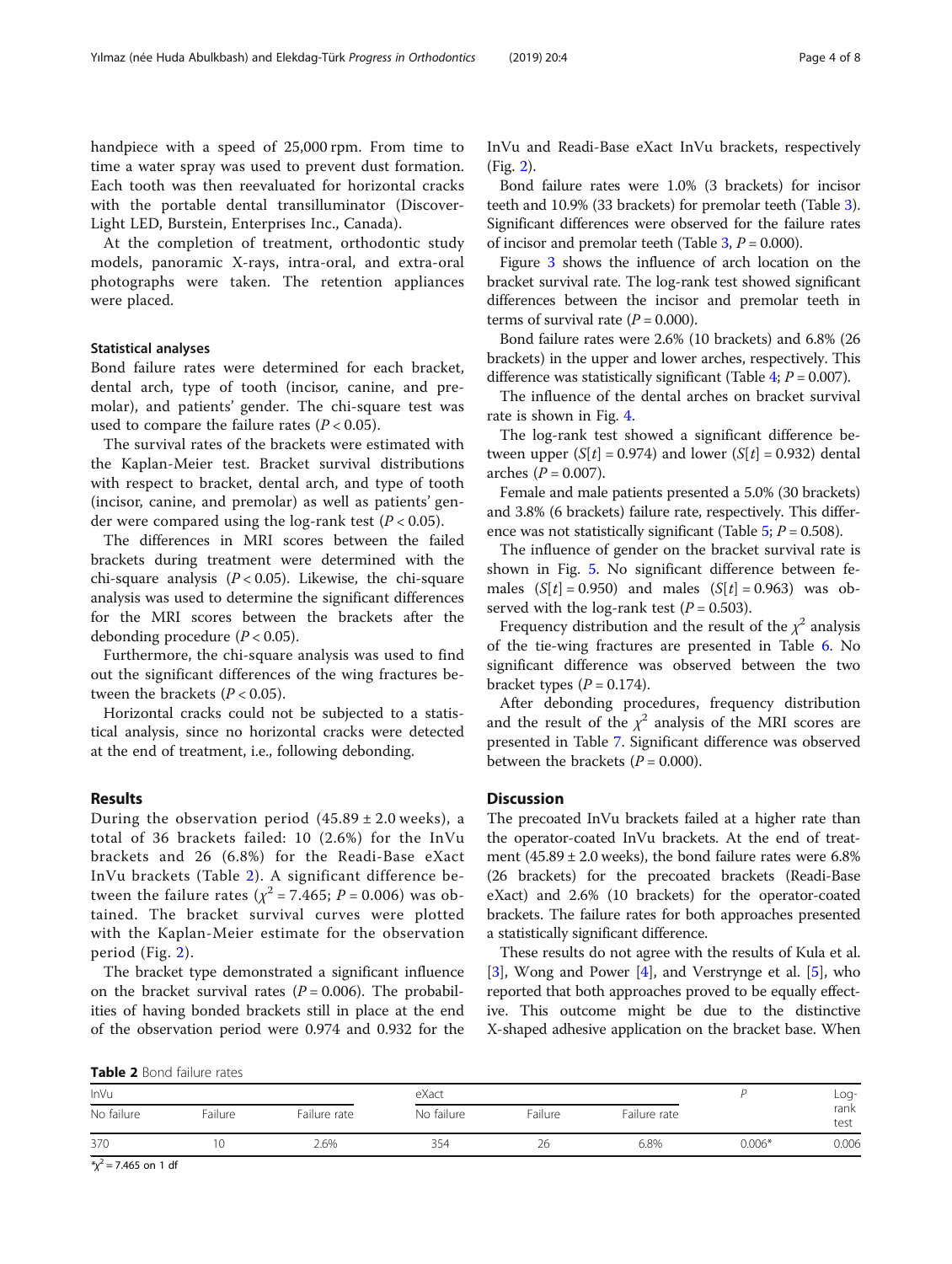this type of bracket is placed and pressed onto the tooth, the X-shaped adhesive material may not homogenously spread over the entire bracket base and the enamel. This might result in gap formation at the tooth-adhesive-bracket complex, weakening the bonds. Subsequently, the seeping and leaking of oral fluids and microorganisms into these gaps may further undermine these bonds  $[14, 15]$  $[14, 15]$  $[14, 15]$  $[14, 15]$ . Matasa  $[16]$  $[16]$  stated that adhesives are "eaten away" by microorganisms and concluded that this occurrence may possibly be a culprit for bond failure.

The operator had no previous experience with precoated brackets. Yet, the bonding and handling procedures of these brackets were strictly performed according to the guidelines of the manufacturer [\[6](#page-7-0)].

Bracket failure rates are an accepted method for the evaluation of bracket performance, allowing the comparison with the results of other studies [[17](#page-7-0)]. In addition to the simple event of failure, survival rate assessment allows consideration of the time interval before bracket failure. Hence, survival rate application allows certain important differences to be underlined, which is not possible with failure rates [[17\]](#page-7-0).

Table 3 Bond failure rates for type of tooth (incisor, canine, and premolar)\*

|          | No failure | Failure | Failure rate (%) | Log-rank test |
|----------|------------|---------|------------------|---------------|
| Incisor  | 301        |         | 10               | 0.000         |
| Canine   | 152        |         | 0.0              |               |
| Premolar | 271        | 33      | 10.9             |               |
|          |            |         |                  |               |

 $x^2 = 42.251$  on 2 df;  $P = 0.000$ 

In the present study, the survival rates were 0.974 and 0.932 for the uncoated InVu and for the precoated InVu brackets, respectively. The bracket type demonstrated a significant influence on the bracket survival rate. The obtained survival rates indicate that the probability of having bonded brackets still in place at the completion of treatment was 97 and 93% for the uncoated and for the precoated brackets, respectively.

During the course of the present study  $(45.89 \pm 2.0$ weeks), bond failures were encountered with 3 incisor (1.0%) and 33 premolar brackets (10.9%). A significant failure rate difference between anterior and posterior regions was present. Numerous publications in agreement with these results exist [\[3](#page-7-0), [18](#page-7-0)–[22\]](#page-7-0). Interestingly, two studies reported the complete opposite, namely a higher bracket failure rate in the anterior region [[23,](#page-7-0) [24\]](#page-7-0). Pettemerides et al. [[23](#page-7-0)] presented no explanations for this re-sult, whereas Manning et al. [[24](#page-7-0)] stated that habits such as nail biting and pen chewing might be responsible.

The reasons for the higher bracket failure in the posterior region of the dentition were summarized as follows: increased difficulty in moisture control of the posterior segments of the dentition [[3,](#page-7-0) [18](#page-7-0)–[22](#page-7-0)]; greater occlusal stresses and masticatory forces applied to the posterior teeth [\[3](#page-7-0), [18](#page-7-0), [19,](#page-7-0) [21,](#page-7-0) [22\]](#page-7-0); inadequate adaptation of the bracket base due to the buccal anatomy of the

|  |  | Table 4 Bond failure rates for upper and lower dental arches* |  |
|--|--|---------------------------------------------------------------|--|
|--|--|---------------------------------------------------------------|--|

|       | No failure | Failure | Failure rate (%) | Log-rank test |
|-------|------------|---------|------------------|---------------|
| Upper | 370        | 10      | 2.6              | 0.007         |
| Lower | 354        | 26      | 6.8              |               |

 $x^2 = 7.465$  on 1 df;  $P = 0.006$ 



Cum Survival

<span id="page-4-0"></span>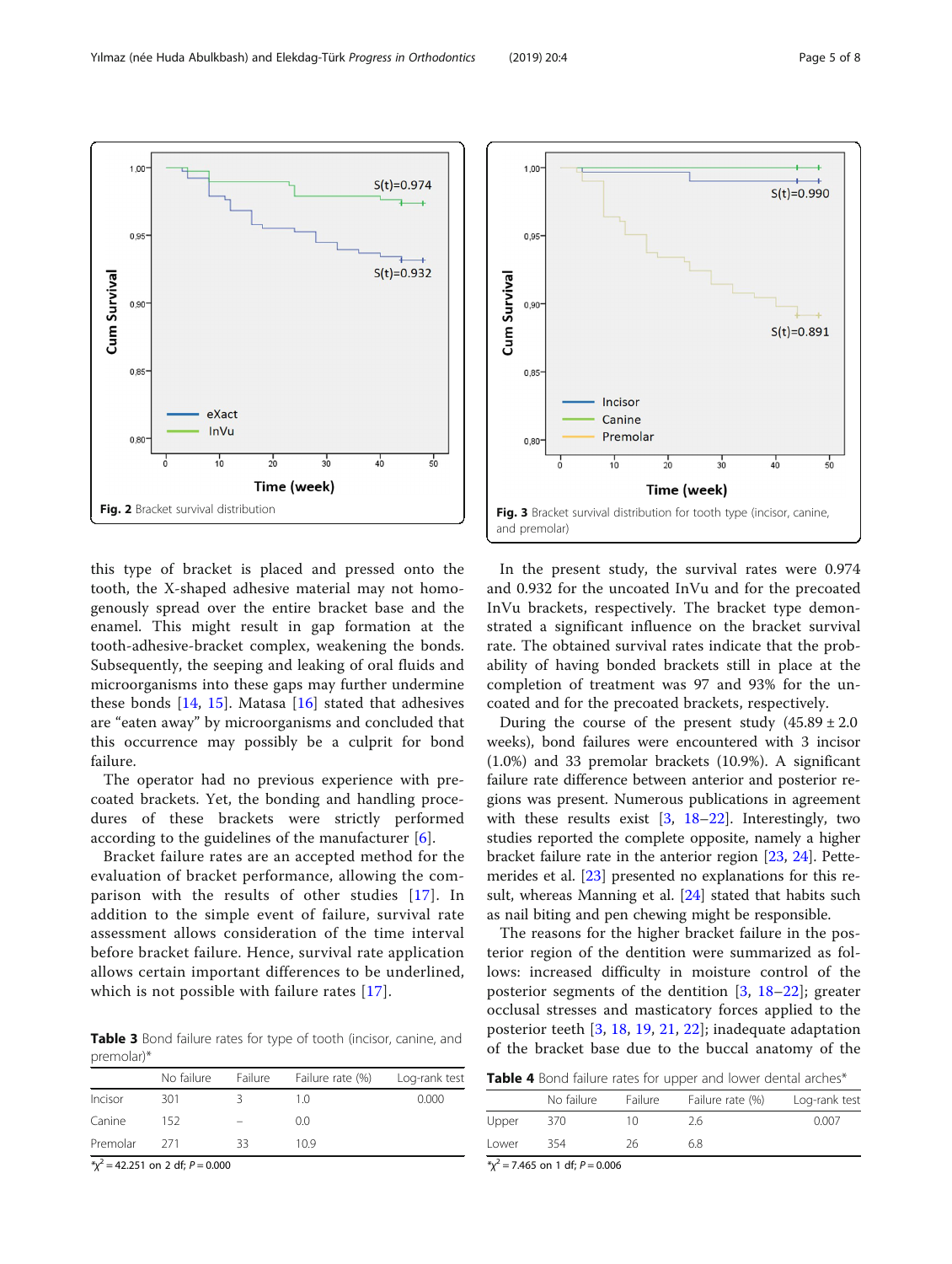premolars [[3,](#page-7-0) [18\]](#page-7-0); individual variation, such as hypersalivation [\[18](#page-7-0)]; access and visualization difficulties during bonding [[3,](#page-7-0) [22](#page-7-0)]; and the greater extent of aprismatic enamel on posterior teeth [\[20](#page-7-0), [22](#page-7-0)]. Aprismatic enamel is considered to result in an "inferior" etch pattern [\[25](#page-7-0)].

All of these reasons, except hypersalivation, may have led to the pronounced bracket failure of the posterior teeth in the present study. In fact, the bracket failure of the posterior teeth (premolars) was 11 times higher than for the incisor teeth. The distinct X-shape adhesive application of the precoated brackets might have exacerbated this result. Furthermore, effective marginal sealing at the tooth-adhesive-bracket complex might not have been able to occur due to the buccal anatomy of the premolars, thereby further weakening the bond.

The bracket survival rate showed a significant difference between the anterior and posterior teeth. The shape of the survival "curve" for the premolars demonstrated a steep staircase appearance when compared to the survival curves' of the canines and incisors. The survival rates indicated that the probability of having bonded brackets still in place was 100, 99, and 89% for the canines, incisors, and premolars, respectively.

Miles et al. [[26\]](#page-7-0) reported that the distribution of bracket failures between the upper and lower dental

| Table 5 Bond failure rates for female and male patients* |  |
|----------------------------------------------------------|--|
|----------------------------------------------------------|--|

|         | No failure                                | Failure | Failure rate (%) | Log-rank test |
|---------|-------------------------------------------|---------|------------------|---------------|
| Females | 570                                       | 30      | 56               | 0.503         |
| Males   | 154                                       |         | 3.8              |               |
|         | $\frac{x}{2}$ – 0.437 on 1 df $P - 0.508$ |         |                  |               |

\*χ  $= 0.437$  on 1 df;  $P = 0.508$  arches has demonstrated some variation; however, the trend most often observed is a higher risk of bond failure in the mandibular dental arch. The two main reasons presented for this trend are occlusal interferences between the brackets of the lower and the upper dental arch during the first phase of orthodontic treatment and the higher masticatory forces on the mandibular bonds [[21,](#page-7-0) [22](#page-7-0)].

In the present study the bond failure rate was 2.6% (10 brackets) in the upper arch and 6.8% (26 brackets) in the lower arch. This presented a statistically significant difference. To circumvent the problem of occlusal interferences between the brackets of the upper and the lower dental arches, a thin layer of cement was placed on the occlusal surfaces of the lower first molars. Thus, the higher masticatory forces on the mandibular bonds most likely caused the higher number of failed mandibular bonds (brackets). Also, the difficulties with moisture control during bonding of the mandibular posterior teeth might have contributed to this outcome [[21\]](#page-7-0).

The bracket survival rate demonstrated a significant difference between upper and lower dental arches. The obtained survival rates indicated that the probability of having bonded brackets still in place at the end of the

**Table 6** Frequency distribution and the result of the  $\chi^2$  analysis of the wing fracture\*

|             | No fracture | Fracture | Fracture rate (%) |  |  |
|-------------|-------------|----------|-------------------|--|--|
| eXact       | 367         | 13       | 3.4               |  |  |
| <b>InVu</b> | 373         |          | 1.8               |  |  |

 $x^2 = 1.849$  on 1 df;  $P = 0.174$ 

<span id="page-5-0"></span>

 $S(t)=0.963$ 

 $S(t) = 0.950$ 

 $^{1}_{40}$ 

 $\frac{1}{50}$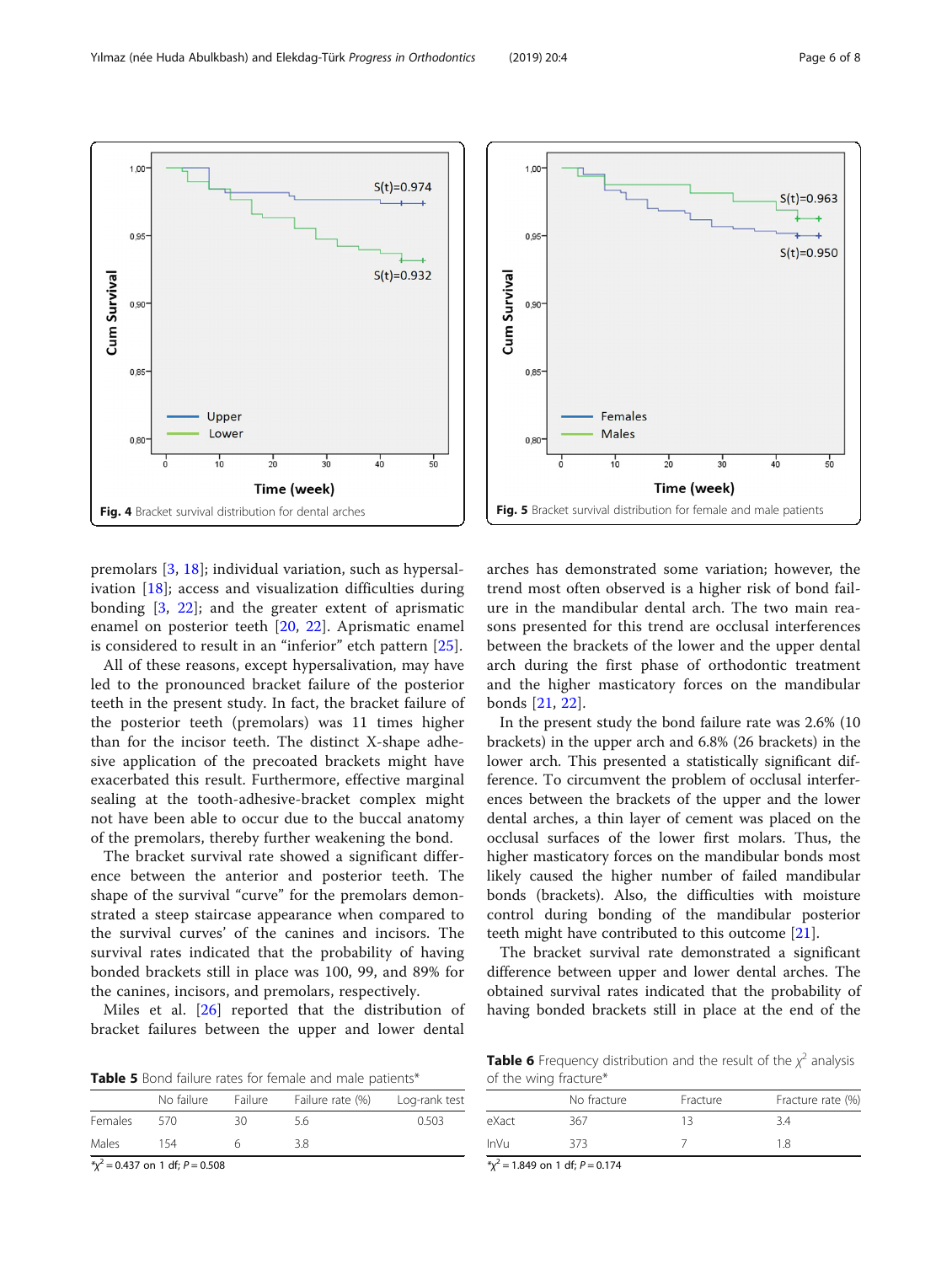<span id="page-6-0"></span>**Table 7** Frequency distribution and the result of the  $\chi^2$  analysis of the modified remnant index (MRI) after debonding procedures\*

|             | MRI scores |     |    |    |    |     |       |
|-------------|------------|-----|----|----|----|-----|-------|
|             |            |     |    |    |    |     | Total |
| eXact       | 121        | 105 | 26 |    | 25 | 60  | 341   |
| <b>InVu</b> | 133        | 55  | 10 | 18 | 34 | 113 | 363   |

 $x^2 = 49.183$  on 5 df;  $P = 0.000$ 

observation period for the upper and lower dental arches was 97 and 93%, respectively.

Starnbach and Kaplan [\[27](#page-7-0)] concluded that gender is an important predictor for compliance. According to these researchers, females comply better than males. They ascribed this to the fact that orthodontic treatment is dealing with the improvement of esthetics, which is of greater concern to girls than boys. Furthermore, these researchers stated that girls tend to mature earlier than boys and, therefore, may adopt a more adult attitude towards orthodontic treatment.

In light of this information, one might expect higher bond failure rates for boys. In fact, Adolfsson et al. [\[21](#page-7-0)], Koupis et al. [[22\]](#page-7-0), and Manning et al. [\[24\]](#page-7-0) noted higher bond failure rates for male patients. Adolfsson et al. [[21](#page-7-0)] speculated that girls are more careful with their appliances than boys. Surprisingly, although not statistically significant, Cal-Neto et al. [\[28](#page-7-0)] received a higher bond failure rate for female subjects (7.23%) when compared to male subjects (3.70%). The results of the present study are in agreement with the study of Cal-Neto et al. [[28\]](#page-7-0). The bond failure rates were 5.6 and 3.8% in female and male patients, respectively. Nevertheless, the bond failure rates as well as the bracket survival rates did not demonstrate a statistically significant difference.

The variability in bond failure rate is interesting. The comparison between clinical studies evaluating bond failure, even with identical materials and with operators having a similar background, has to be approached with caution. Numerous factors, such as the socioeconomic and dental status of patients, malocclusion classification and the resultant mechanotherapy, masticatory forces varying with facial type, and culturally influenced dietary habits may all have an influence on the failure rates [\[29](#page-7-0)].

Ceramic bracket tie-wing fractures constitute a serious problem, since the effective ligation of the archwire to the impaired bracket is no longer possible. Furthermore, impaired brackets are prone to complete fracture. Thus, as a risk management procedure, the debonding of the impaired bracket and its replacement with a new bracket is required.

In the present study,  $13$   $(3.4%)$  and  $7$   $(1.8%)$  brackets had to be renewed for the precoated and operator-coated brackets, respectively. Even though the outcome was not

statistically significant, almost twice as many tie-wing fractures occurred for the precoated brackets. The reason for this is unclear, since both were polycrystalline, true-twin brackets. Nevertheless, one might speculate that the operator-coated adhesive imparts an enhanced, uniform cross-stabilizing effect when compared to the X-shaped adhesive, thereby making the operator-coated bracket more robust.

Tie-wing fractures (failures) as well as bond failures necessitate rebonding. This translates into a combined failure rate of 10.2% (6.8% + 3.4%) and 4.4% (2.6% + 1.8%) for precoated and operator-coated brackets, respectively. The outcome for the operator-coated bracket (4.4%) is encouraging, when compared to the failure rate data presented by Keim et al. [\[1](#page-7-0)], namely 5%.

The InVu bracket is an injection-molded polycrystalline bracket with a thin flexible polymer mesh base. Three in vitro studies [\[8](#page-7-0)–[10\]](#page-7-0) concluded that the InVu bracket preserves the enamel surface after debonding. Nevertheless, bracket base fractures at the ceramic/polymer interface were noted  $[8, 9]$  $[8, 9]$  $[8, 9]$  $[8, 9]$  $[8, 9]$ . The results of the present clinical study are in agreement with these results.

In the present study the bond failure sites were characterized with the MRI ranging from 1 to 5. The higher scores indicate fractures that are closer to the adhesive-polymer mesh base interfaces. Remnants left on the enamel surface are considered as an advantage by some researchers, since this type of outcome protects the enamel surface  $[30]$  $[30]$ . In the present study, a statistical significant difference was obtained for the MRI scores. Operator-coated brackets had almost twice as many MRI scores of 5 (all adhesive including all of the polymer mesh base left on the tooth) when compared to the precoated brackets, i.e., 113 versus 60 teeth. This might be due to a stronger bond between the enamel-adhesive flexible polymer mesh base complex for these 113 teeth.

On the other hand, 133 operator-coated InVu teeth and 121 Readi-Base eXact teeth had an MRI score of 0 (no adhesive left on the tooth). This location is consid-ered disadvantageous [\[30](#page-7-0)]. Nevertheless, the enamel surface was intact with no horizontal cracks as determined via transillumination for all teeth with both types of brackets. The flexible polymer mesh base provides a protective barrier, an area for stress absorption, between the ceramic part of the bracket and the enamel. Furthermore, the absence of horizontal cracks is an indication of a sound debonding technique [\[18](#page-7-0)].

It should be pointed out that MRI scores of 4 and 5 are indicative of fractures at the ceramic/polymer mesh base interface. The polymer mesh base remnants were easily removed with the same bur used to remove the adhesive remnants. Furthermore, no fracturing of the ceramic part for any of the brackets was encountered.